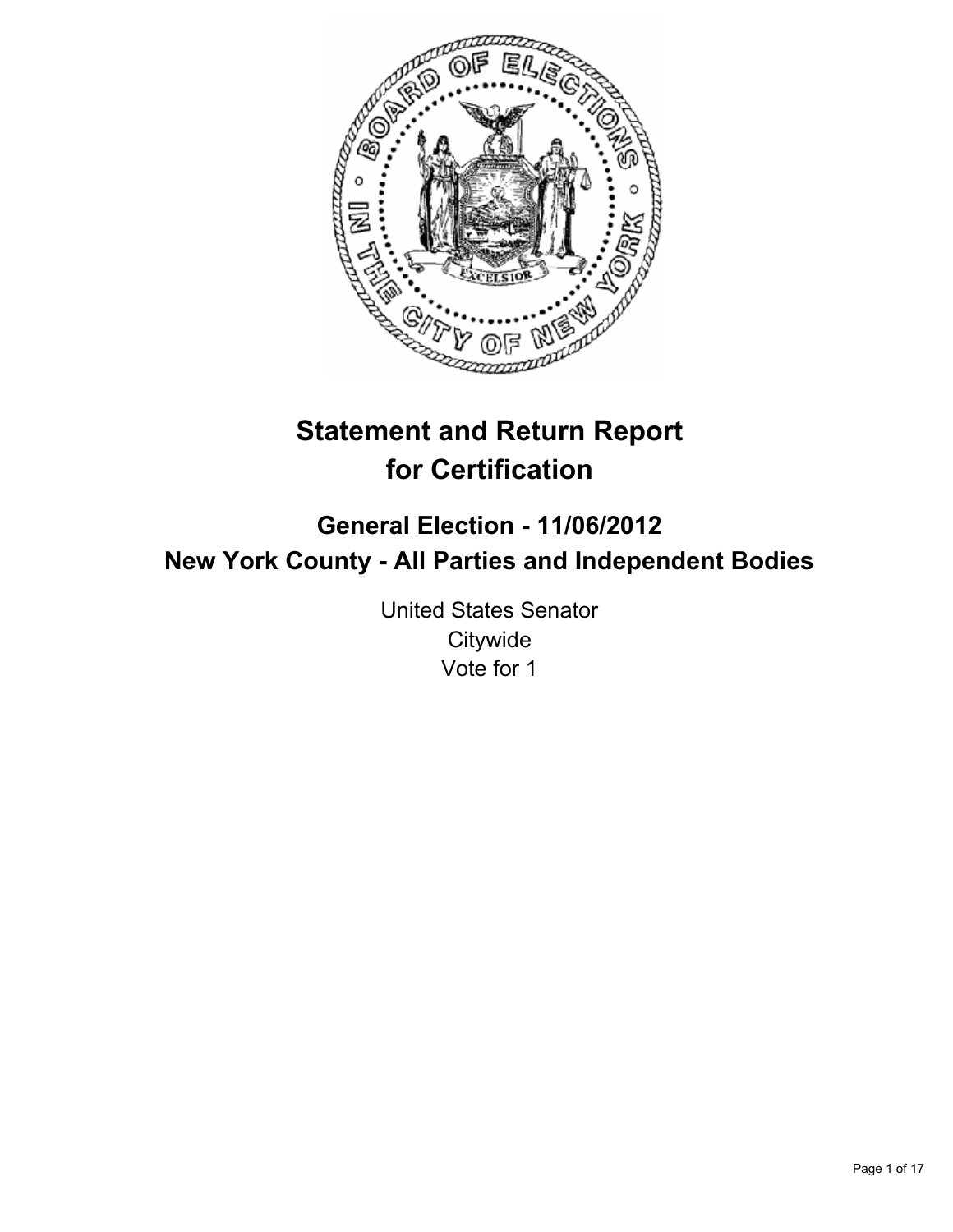

| <b>PUBLIC COUNTER</b>                                    | 31,257         |
|----------------------------------------------------------|----------------|
| <b>EMERGENCY</b>                                         | 213            |
| ABSENTEE/MILITARY                                        | 948            |
| <b>FEDERAL</b>                                           | 507            |
| SPECIAL PRESIDENTIAL                                     | 0              |
| <b>AFFIDAVIT</b>                                         | 4,576          |
| <b>Total Ballots</b>                                     | 37,501         |
| Less - Inapplicable Federal/Special Presidential Ballots | 0              |
| <b>Total Applicable Ballots</b>                          | 37,501         |
| KIRSTEN E. GILLIBRAND (DEMOCRATIC)                       | 27,098         |
| <b>WENDY LONG (REPUBLICAN)</b>                           | 4,098          |
| WENDY LONG (CONSERVATIVE)                                | 320            |
| KIRSTEN E. GILLIBRAND (WORKING FAMILIES)                 | 1,025          |
| KIRSTEN E. GILLIBRAND (INDEPENDENCE)                     | 386            |
| <b>COLIA CLARK (GREEN)</b>                               | 298            |
| CHRIS EDES (LIBERTARIAN)                                 | 267            |
| JOHN MANGELLI (COMMON SENSE)                             | 64             |
| ED KOCH (WRITE-IN)                                       | 1              |
| <b>GRACE MEAY (WRITE-IN)</b>                             | $\overline{2}$ |
| LEE BROWN (WRITE-IN)                                     | $\mathbf{1}$   |
| LORENZO ACEVEDO (WRITE-IN)                               | 1              |
| MICHAEL ANDREWS (WRITE-IN)                               | 1              |
| NEIL DEGRASSE TYSON (WRITE-IN)                           | 1              |
| ROGER CALERO (WRITE-IN)                                  | $\mathbf{1}$   |
| UNATTRIBUTABLE WRITE-IN (WRITE-IN)                       | 11             |
| <b>Total Votes</b>                                       | 33,575         |
| Unrecorded                                               | 3.926          |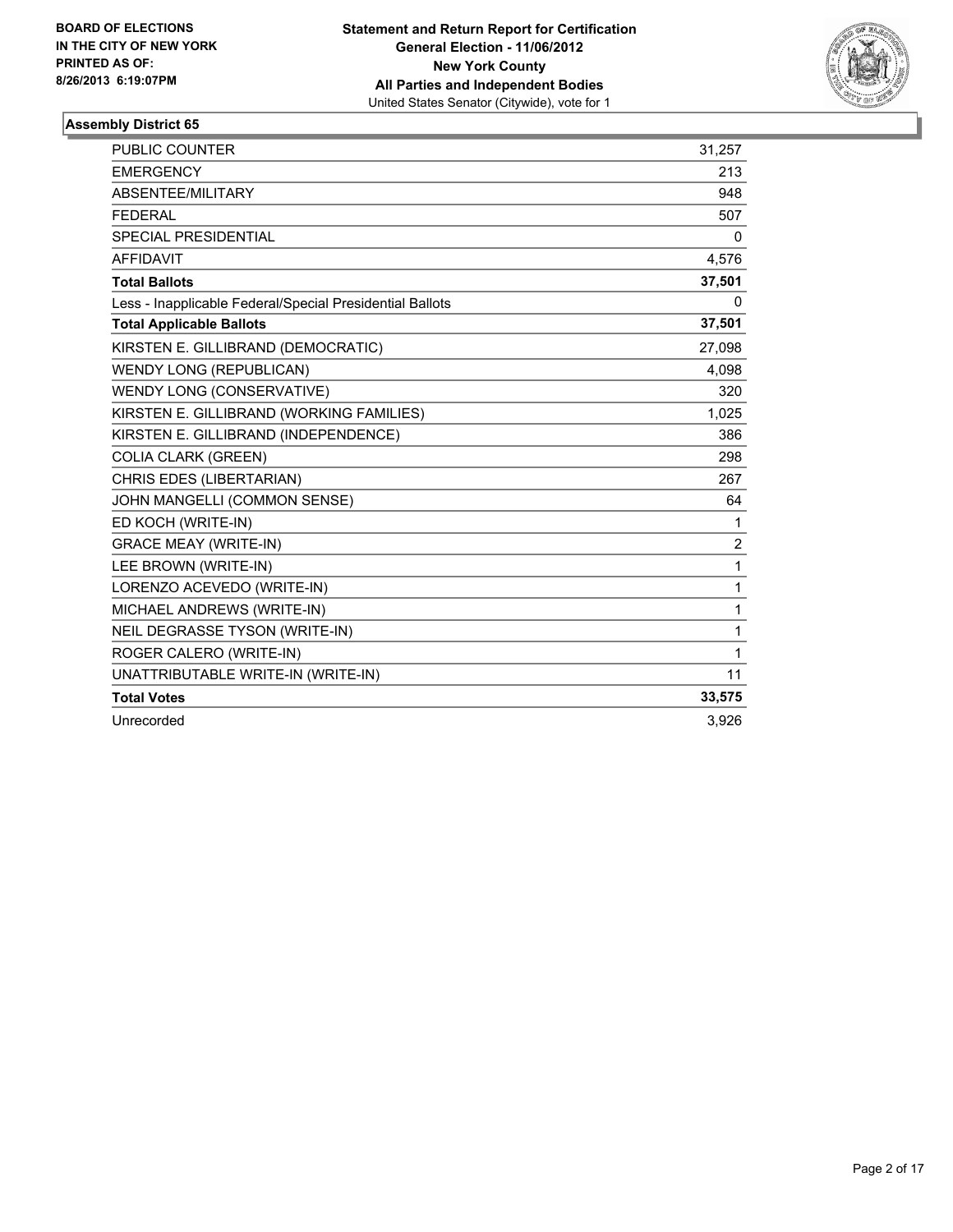

| PUBLIC COUNTER                                           | 45,670       |
|----------------------------------------------------------|--------------|
| <b>EMERGENCY</b>                                         | 208          |
| <b>ABSENTEE/MILITARY</b>                                 | 2,207        |
| <b>FEDERAL</b>                                           | 1,553        |
| <b>SPECIAL PRESIDENTIAL</b>                              | 0            |
| AFFIDAVIT                                                | 4,729        |
| <b>Total Ballots</b>                                     | 54,367       |
| Less - Inapplicable Federal/Special Presidential Ballots | 0            |
| <b>Total Applicable Ballots</b>                          | 54,367       |
| KIRSTEN E. GILLIBRAND (DEMOCRATIC)                       | 42,030       |
| <b>WENDY LONG (REPUBLICAN)</b>                           | 5,999        |
| WENDY LONG (CONSERVATIVE)                                | 377          |
| KIRSTEN E. GILLIBRAND (WORKING FAMILIES)                 | 2,247        |
| KIRSTEN E. GILLIBRAND (INDEPENDENCE)                     | 570          |
| <b>COLIA CLARK (GREEN)</b>                               | 586          |
| CHRIS EDES (LIBERTARIAN)                                 | 358          |
| JOHN MANGELLI (COMMON SENSE)                             | 53           |
| ADAM WILLIAM MALITZ (WRITE-IN)                           | 1            |
| DAN SENER (WRITE-IN)                                     | 1            |
| DAVID GARLAND (WRITE-IN)                                 | 1            |
| DUNTE ALIGHIERI (WRITE-IN)                               | 1            |
| HILLARY CLINTON (WRITE-IN)                               | $\mathbf 1$  |
| JOSEPH SASSON (WRITE-IN)                                 | 1            |
| KIRSTEN GILLIBRAND (WRITE-IN)                            | $\mathbf 2$  |
| MARC FIRSTENBERG (WRITE-IN)                              | 1            |
| MATTHEW DOMINGUEZ (WRITE-IN)                             | $\mathbf 1$  |
| NEIL TYSON (WRITE-IN)                                    | 1            |
| OYSTER ROSENBERG (WRITE-IN)                              | 1            |
| ROBERT SCHWARTZ (WRITE-IN)                               | 1            |
| ROGER CALERO (WRITE-IN)                                  | $\mathbf 1$  |
| SCOTT SINGER (WRITE-IN)                                  | 1            |
| SHANE SHEEHY (WRITE-IN)                                  | $\mathbf{1}$ |
| UNATTRIBUTABLE WRITE-IN (WRITE-IN)                       | 9            |
| <b>Total Votes</b>                                       | 52,245       |
| Unrecorded                                               | 2,122        |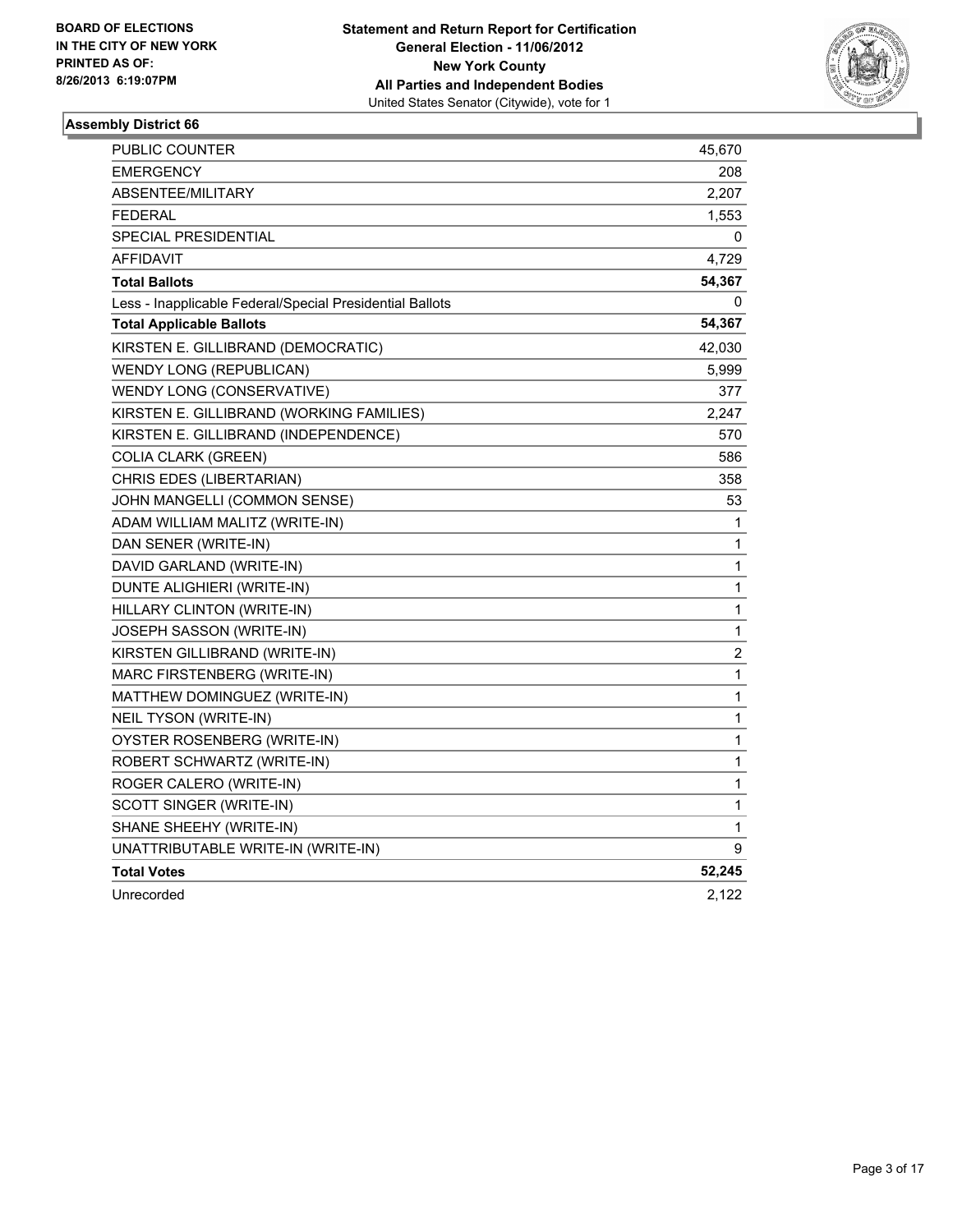

| PUBLIC COUNTER                                           | 50,643 |
|----------------------------------------------------------|--------|
| <b>EMERGENCY</b>                                         | 82     |
| <b>ABSENTEE/MILITARY</b>                                 | 2,401  |
| <b>FEDERAL</b>                                           | 1,431  |
| <b>SPECIAL PRESIDENTIAL</b>                              | 0      |
| <b>AFFIDAVIT</b>                                         | 3,966  |
| <b>Total Ballots</b>                                     | 58,523 |
| Less - Inapplicable Federal/Special Presidential Ballots | 0      |
| <b>Total Applicable Ballots</b>                          | 58,523 |
| KIRSTEN E. GILLIBRAND (DEMOCRATIC)                       | 45,336 |
| <b>WENDY LONG (REPUBLICAN)</b>                           | 7,456  |
| WENDY LONG (CONSERVATIVE)                                | 401    |
| KIRSTEN E. GILLIBRAND (WORKING FAMILIES)                 | 1,576  |
| KIRSTEN E. GILLIBRAND (INDEPENDENCE)                     | 612    |
| <b>COLIA CLARK (GREEN)</b>                               | 421    |
| CHRIS EDES (LIBERTARIAN)                                 | 322    |
| JOHN MANGELLI (COMMON SENSE)                             | 51     |
| <b>BOB TURNER (WRITE-IN)</b>                             | 1      |
| CLIFFORD MINOFF (WRITE-IN)                               | 1      |
| CRISPIN MEJIA (WRITE-IN)                                 | 1      |
| DEBORAH HUBERMAN (WRITE-IN)                              | 1      |
| ELIZABETH BERLINGER (WRITE-IN)                           | 1      |
| EMMA GOLDMAN (WRITE-IN)                                  | 1      |
| FRANK COLEN (WRITE-IN)                                   | 1      |
| JAMES PARSONS (WRITE-IN)                                 | 1      |
| MARK GOLDSTEIN (WRITE-IN)                                | 1      |
| MAURICIO GONZALEZ (WRITE-IN)                             | 1      |
| MENACHEM SCHNERESON (WRITE-IN)                           | 1      |
| MICHAEL CHON (WRITE-IN)                                  | 1      |
| ROBERT GORDON (WRITE-IN)                                 | 1      |
| ROGER CALERO (WRITE-IN)                                  | 2      |
| SCOTT NOREN (WRITE-IN)                                   | 2      |
| STEVE CARELL (WRITE-IN)                                  | 1      |
| UNATTRIBUTABLE WRITE-IN (WRITE-IN)                       | 9      |
| <b>Total Votes</b>                                       | 56,202 |
| Unrecorded                                               | 2,321  |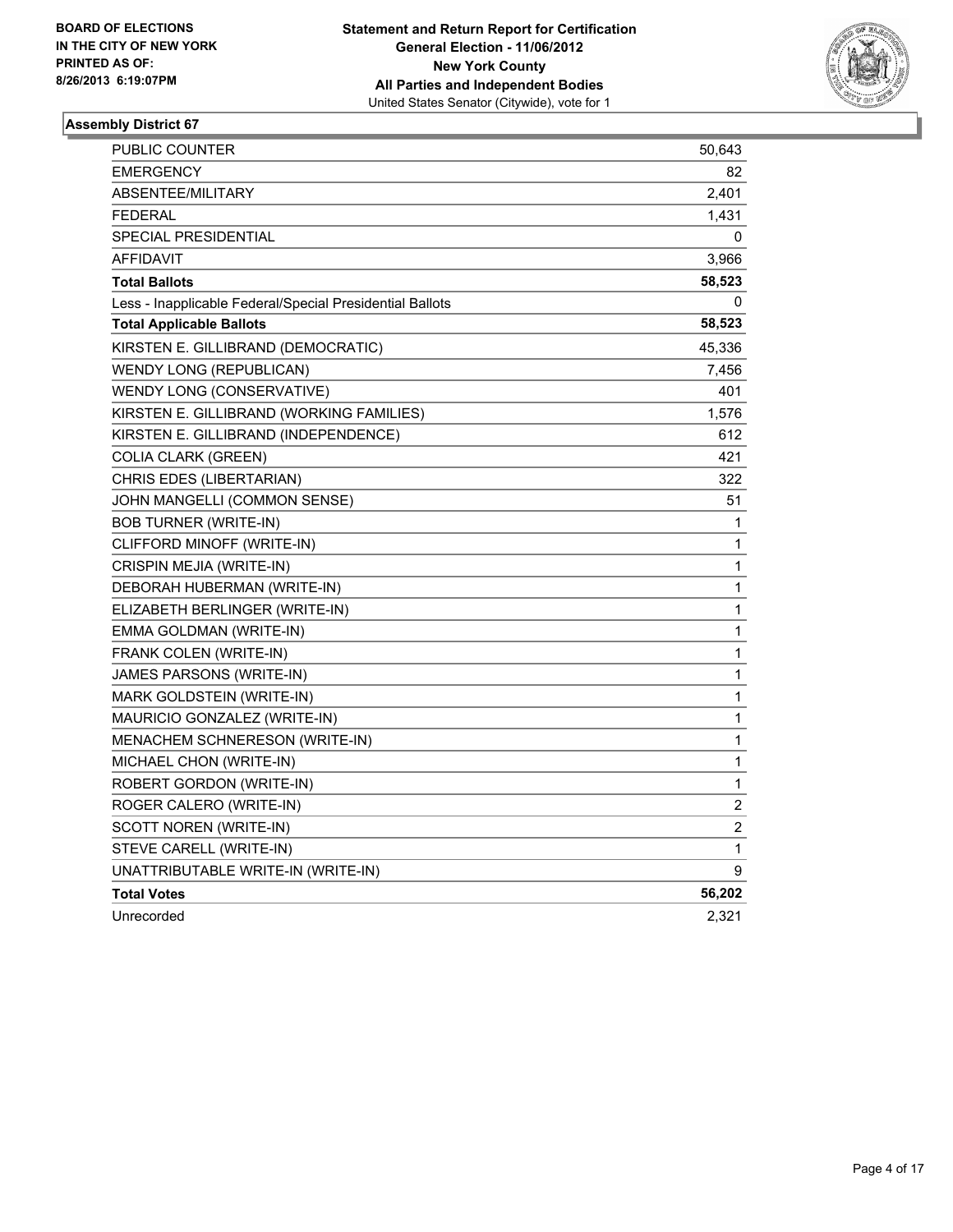

| <b>PUBLIC COUNTER</b>                                    | 37,480 |
|----------------------------------------------------------|--------|
| <b>EMERGENCY</b>                                         | 132    |
| ABSENTEE/MILITARY                                        | 912    |
| <b>FEDERAL</b>                                           | 285    |
| <b>SPECIAL PRESIDENTIAL</b>                              | 0      |
| <b>AFFIDAVIT</b>                                         | 5,170  |
| <b>Total Ballots</b>                                     | 43,979 |
| Less - Inapplicable Federal/Special Presidential Ballots | 0      |
| <b>Total Applicable Ballots</b>                          | 43,979 |
| KIRSTEN E. GILLIBRAND (DEMOCRATIC)                       | 35,010 |
| <b>WENDY LONG (REPUBLICAN)</b>                           | 1,868  |
| WENDY LONG (CONSERVATIVE)                                | 193    |
| KIRSTEN E. GILLIBRAND (WORKING FAMILIES)                 | 786    |
| KIRSTEN E. GILLIBRAND (INDEPENDENCE)                     | 254    |
| <b>COLIA CLARK (GREEN)</b>                               | 192    |
| CHRIS EDES (LIBERTARIAN)                                 | 113    |
| JOHN MANGELLI (COMMON SENSE)                             | 53     |
| <b>BARACK OBAMA (WRITE-IN)</b>                           | 1      |
| ED STOLBOF (WRITE-IN)                                    | 1      |
| <b>GEORGE PATAKI (WRITE-IN)</b>                          | 1      |
| RYAN BERMINGHAM (WRITE-IN)                               | 1      |
| UNATTRIBUTABLE WRITE-IN (WRITE-IN)                       | 5      |
| <b>Total Votes</b>                                       | 38,478 |
| Unrecorded                                               | 5.501  |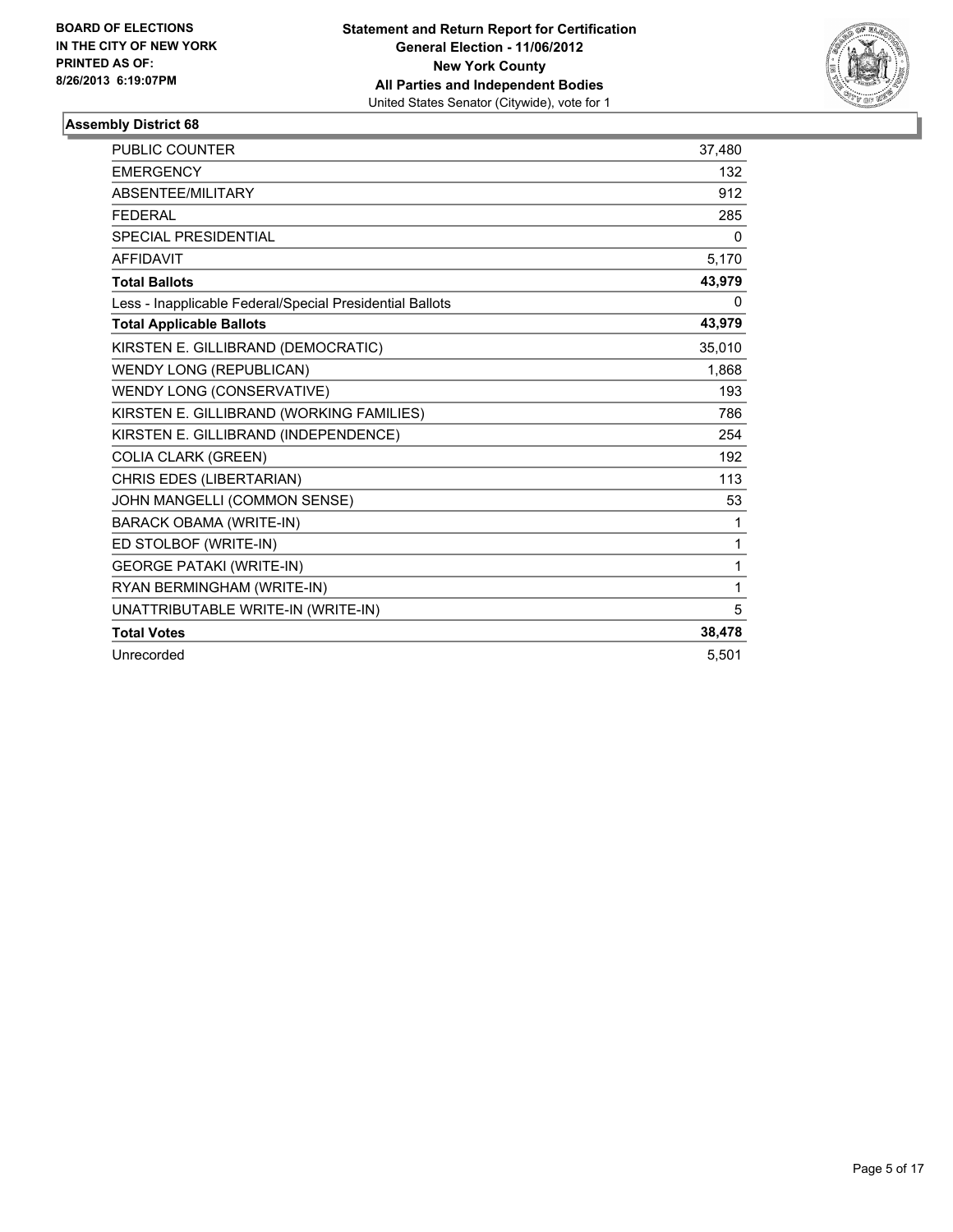

| <b>PUBLIC COUNTER</b>                                    | 50,936         |
|----------------------------------------------------------|----------------|
| <b>EMERGENCY</b>                                         | 512            |
| ABSENTEE/MILITARY                                        | 2,280          |
| <b>FEDERAL</b>                                           | 1,198          |
| <b>SPECIAL PRESIDENTIAL</b>                              | 0              |
| <b>AFFIDAVIT</b>                                         | 3,732          |
| <b>Total Ballots</b>                                     | 58,658         |
| Less - Inapplicable Federal/Special Presidential Ballots | 0              |
| <b>Total Applicable Ballots</b>                          | 58,658         |
| KIRSTEN E. GILLIBRAND (DEMOCRATIC)                       | 47,363         |
| <b>WENDY LONG (REPUBLICAN)</b>                           | 3,845          |
| WENDY LONG (CONSERVATIVE)                                | 257            |
| KIRSTEN E. GILLIBRAND (WORKING FAMILIES)                 | 2,490          |
| KIRSTEN E. GILLIBRAND (INDEPENDENCE)                     | 434            |
| <b>COLIA CLARK (GREEN)</b>                               | 564            |
| CHRIS EDES (LIBERTARIAN)                                 | 238            |
| JOHN MANGELLI (COMMON SENSE)                             | 53             |
| AIJEN POO (WRITE-IN)                                     | 1              |
| ALYSSA RENKEY (WRITE-IN)                                 | 1              |
| <b>BRADLEY TUSK (WRITE-IN)</b>                           | 2              |
| CAROLYN KEREND (WRITE-IN)                                | 1              |
| DON HOLLERAN (WRITE-IN)                                  | $\overline{c}$ |
| EDWARD WIPPER (WRITE-IN)                                 | $\mathbf 1$    |
| ELISE DZIALO (WRITE-IN)                                  | 1              |
| GARO NEALOOSEY (WRITE-IN)                                | 1              |
| JACK DUCH (WRITE-IN)                                     | 1              |
| MARISA COZZOLINO (WRITE-IN)                              | 1              |
| MICHAEL BLOOMBERG (WRITE-IN)                             | 1              |
| SCOTT NOREN (WRITE-IN)                                   | $\mathbf{1}$   |
| UNATTRIBUTABLE WRITE-IN (WRITE-IN)                       | 4              |
| <b>Total Votes</b>                                       | 55,262         |
| Unrecorded                                               | 3,396          |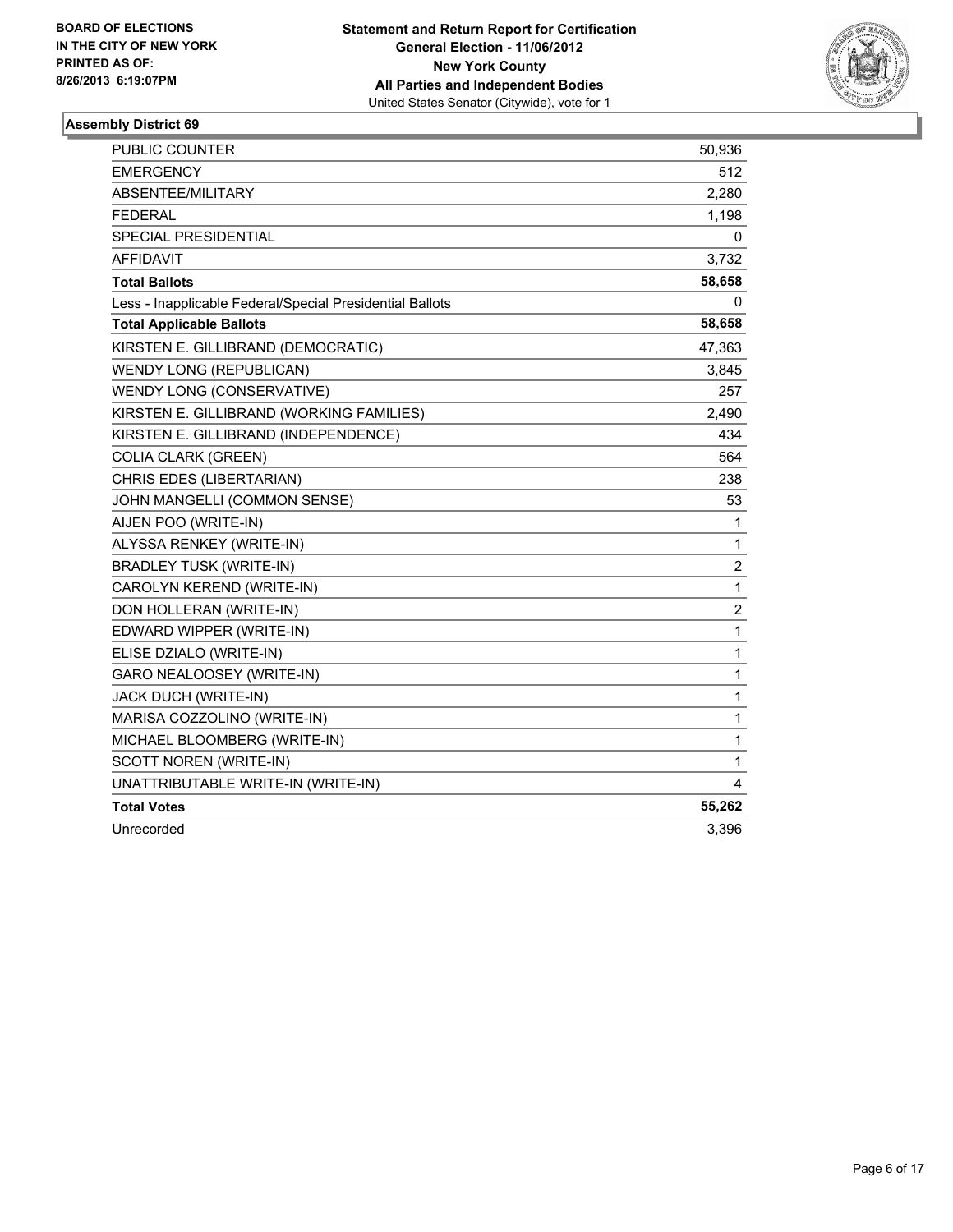

| PUBLIC COUNTER                                           | 42,221 |
|----------------------------------------------------------|--------|
| <b>EMERGENCY</b>                                         | 1,355  |
| ABSENTEE/MILITARY                                        | 1,356  |
| <b>FEDERAL</b>                                           | 296    |
| SPECIAL PRESIDENTIAL                                     | 0      |
| <b>AFFIDAVIT</b>                                         | 5,551  |
| <b>Total Ballots</b>                                     | 50,779 |
| Less - Inapplicable Federal/Special Presidential Ballots | 0      |
| <b>Total Applicable Ballots</b>                          | 50,779 |
| KIRSTEN E. GILLIBRAND (DEMOCRATIC)                       | 43,378 |
| <b>WENDY LONG (REPUBLICAN)</b>                           | 810    |
| WENDY LONG (CONSERVATIVE)                                | 119    |
| KIRSTEN E. GILLIBRAND (WORKING FAMILIES)                 | 1,051  |
| KIRSTEN E. GILLIBRAND (INDEPENDENCE)                     | 280    |
| <b>COLIA CLARK (GREEN)</b>                               | 336    |
| CHRIS EDES (LIBERTARIAN)                                 | 110    |
| JOHN MANGELLI (COMMON SENSE)                             | 43     |
| ANTHONY HILL (WRITE-IN)                                  | 1      |
| CAROLYN B. MALONEY (WRITE-IN)                            | 1      |
| CHARLES SCHUMER (WRITE-IN)                               | 1      |
| COLLETTE CARTER (WRITE-IN)                               | 1      |
| DANIEL CHU (WRITE-IN)                                    | 1      |
| DENISE JOHN (WRITE-IN)                                   | 1      |
| JOHN LENNON (WRITE-IN)                                   | 1      |
| JOHN WAYNE (WRITE-IN)                                    | 1      |
| LEONORA MORAN (WRITE-IN)                                 | 1      |
| MONICA L. ATUSO (WRITE-IN)                               | 1      |
| NORMAN SIEGEL (WRITE-IN)                                 | 1      |
| RACHEL KUGEL (WRITE-IN)                                  | 1      |
| TWANA ADAMS (WRITE-IN)                                   | 1      |
| UNATTRIBUTABLE WRITE-IN (WRITE-IN)                       | 10     |
| VINCENT BALASCIO (WRITE-IN)                              | 1      |
| <b>Total Votes</b>                                       | 46,151 |
| Unrecorded                                               | 4,628  |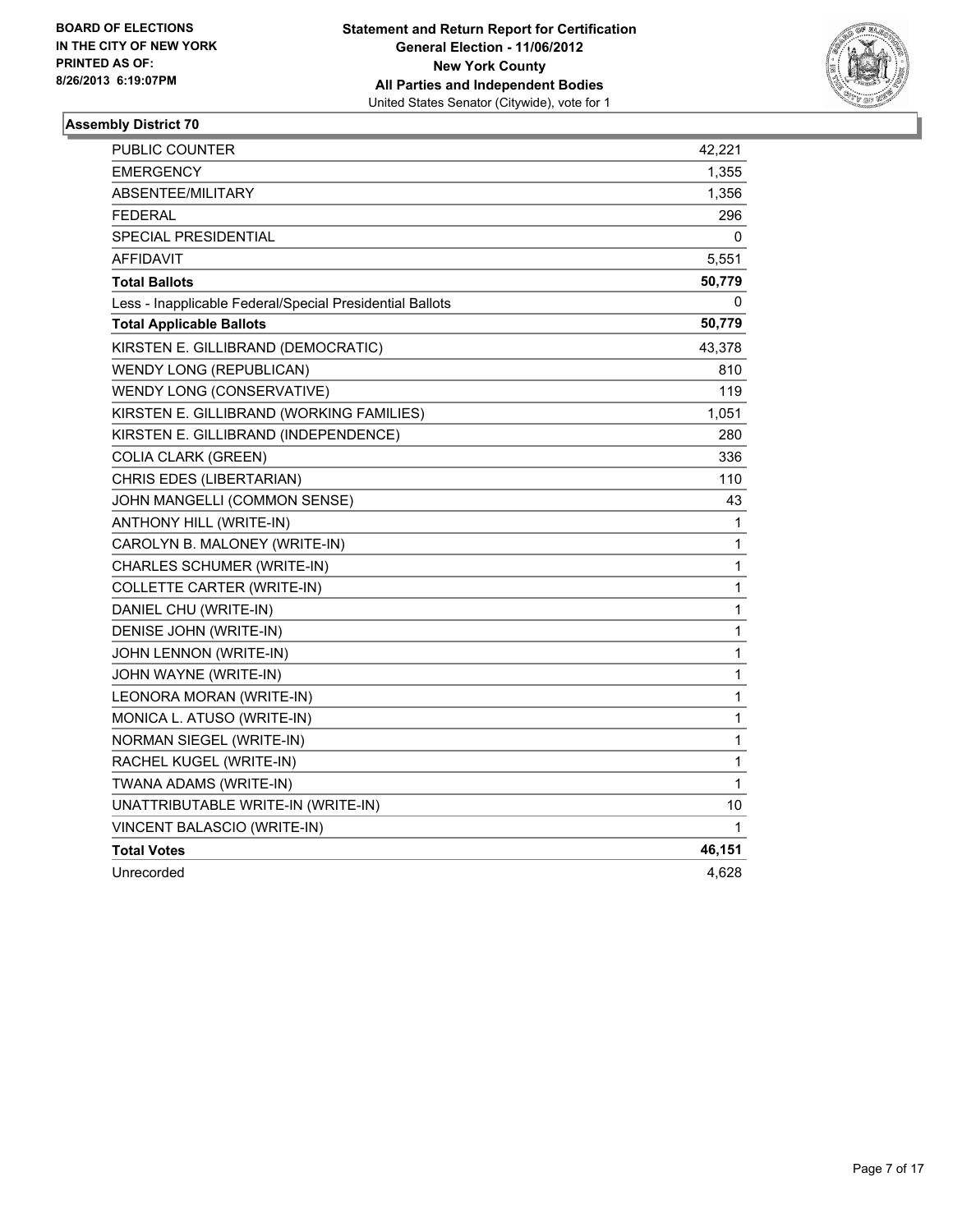

| <b>PUBLIC COUNTER</b>                                    | 42,054         |
|----------------------------------------------------------|----------------|
| <b>EMERGENCY</b>                                         | 57             |
| <b>ABSENTEE/MILITARY</b>                                 | 1,060          |
| <b>FEDERAL</b>                                           | 379            |
| <b>SPECIAL PRESIDENTIAL</b>                              | 0              |
| <b>AFFIDAVIT</b>                                         | 4,588          |
| <b>Total Ballots</b>                                     | 48,138         |
| Less - Inapplicable Federal/Special Presidential Ballots | 0              |
| <b>Total Applicable Ballots</b>                          | 48,138         |
| KIRSTEN E. GILLIBRAND (DEMOCRATIC)                       | 39,642         |
| <b>WENDY LONG (REPUBLICAN)</b>                           | 1,541          |
| WENDY LONG (CONSERVATIVE)                                | 194            |
| KIRSTEN E. GILLIBRAND (WORKING FAMILIES)                 | 1,218          |
| KIRSTEN E. GILLIBRAND (INDEPENDENCE)                     | 248            |
| <b>COLIA CLARK (GREEN)</b>                               | 372            |
| CHRIS EDES (LIBERTARIAN)                                 | 124            |
| JOHN MANGELLI (COMMON SENSE)                             | 38             |
| ADRIENNE DE LA FUENTE (WRITE-IN)                         | 1              |
| JOHN MORENO (WRITE-IN)                                   | 1              |
| UNATTRIBUTABLE WRITE-IN (WRITE-IN)                       | $\overline{7}$ |
| <b>Total Votes</b>                                       | 43,386         |
| Unrecorded                                               | 4.752          |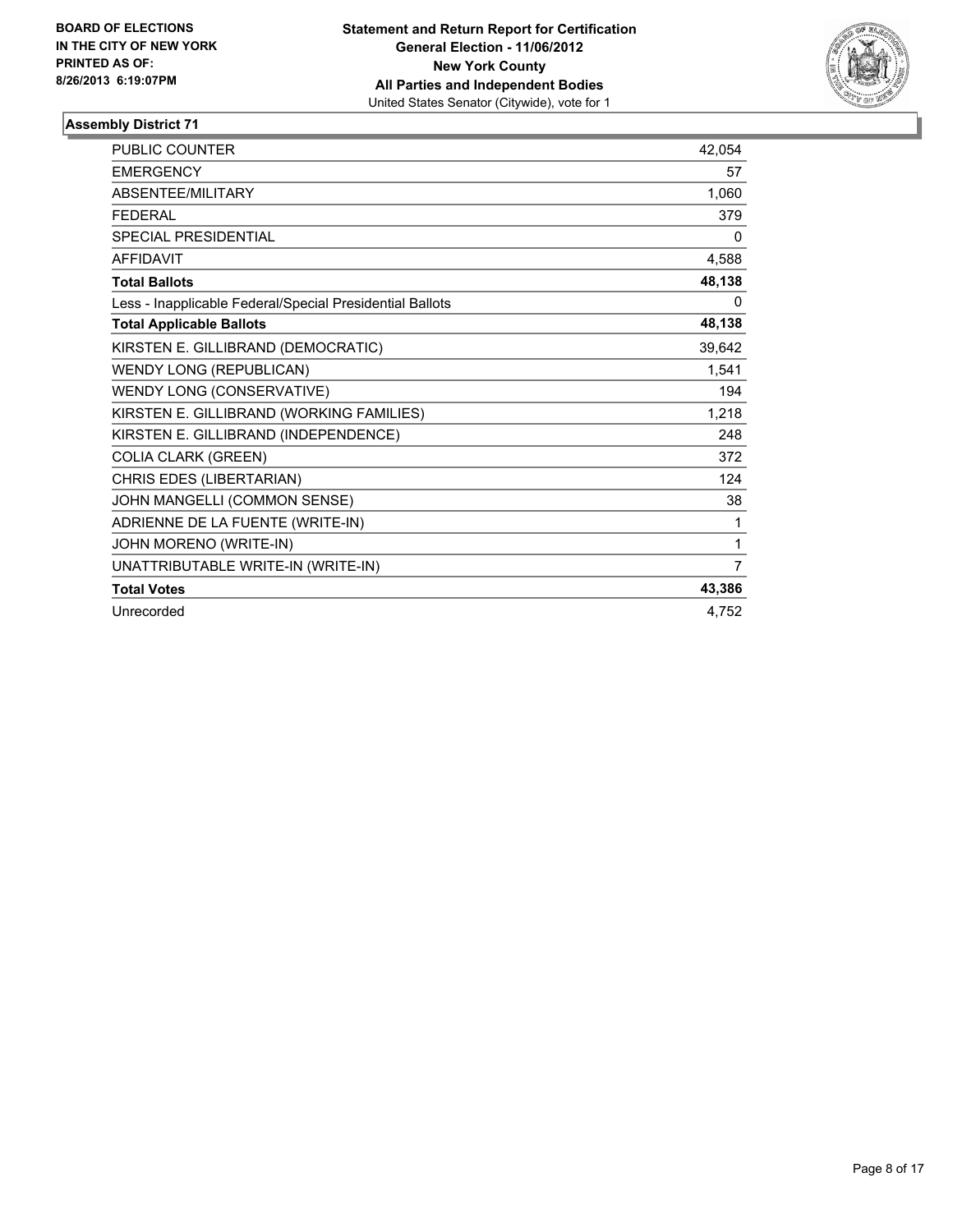

| PUBLIC COUNTER                                           | 36,076       |
|----------------------------------------------------------|--------------|
| <b>EMERGENCY</b>                                         | 98           |
| ABSENTEE/MILITARY                                        | 545          |
| <b>FEDERAL</b>                                           | 316          |
| <b>SPECIAL PRESIDENTIAL</b>                              | 0            |
| <b>AFFIDAVIT</b>                                         | 3,474        |
| <b>Total Ballots</b>                                     | 40,509       |
| Less - Inapplicable Federal/Special Presidential Ballots | 0            |
| <b>Total Applicable Ballots</b>                          | 40,509       |
| KIRSTEN E. GILLIBRAND (DEMOCRATIC)                       | 31,939       |
| <b>WENDY LONG (REPUBLICAN)</b>                           | 1,608        |
| WENDY LONG (CONSERVATIVE)                                | 186          |
| KIRSTEN E. GILLIBRAND (WORKING FAMILIES)                 | 936          |
| KIRSTEN E. GILLIBRAND (INDEPENDENCE)                     | 229          |
| <b>COLIA CLARK (GREEN)</b>                               | 275          |
| CHRIS EDES (LIBERTARIAN)                                 | 124          |
| JOHN MANGELLI (COMMON SENSE)                             | 49           |
| DAVID PATERSON (WRITE-IN)                                | 1            |
| <b>GEDDY LEE (WRITE-IN)</b>                              | 1            |
| JEREMY KOREN (WRITE-IN)                                  | $\mathbf{1}$ |
| JOHN ERVIN ROGERS (WRITE-IN)                             | $\mathbf{1}$ |
| MELANIE JIMENEZ (WRITE-IN)                               | $\mathbf{1}$ |
| ROGER CALERO (WRITE-IN)                                  | 5            |
| SCOTT STRINGER (WRITE-IN)                                | $\mathbf{1}$ |
| UNATTRIBUTABLE WRITE-IN (WRITE-IN)                       | 3            |
| <b>Total Votes</b>                                       | 35,360       |
| Unrecorded                                               | 5.149        |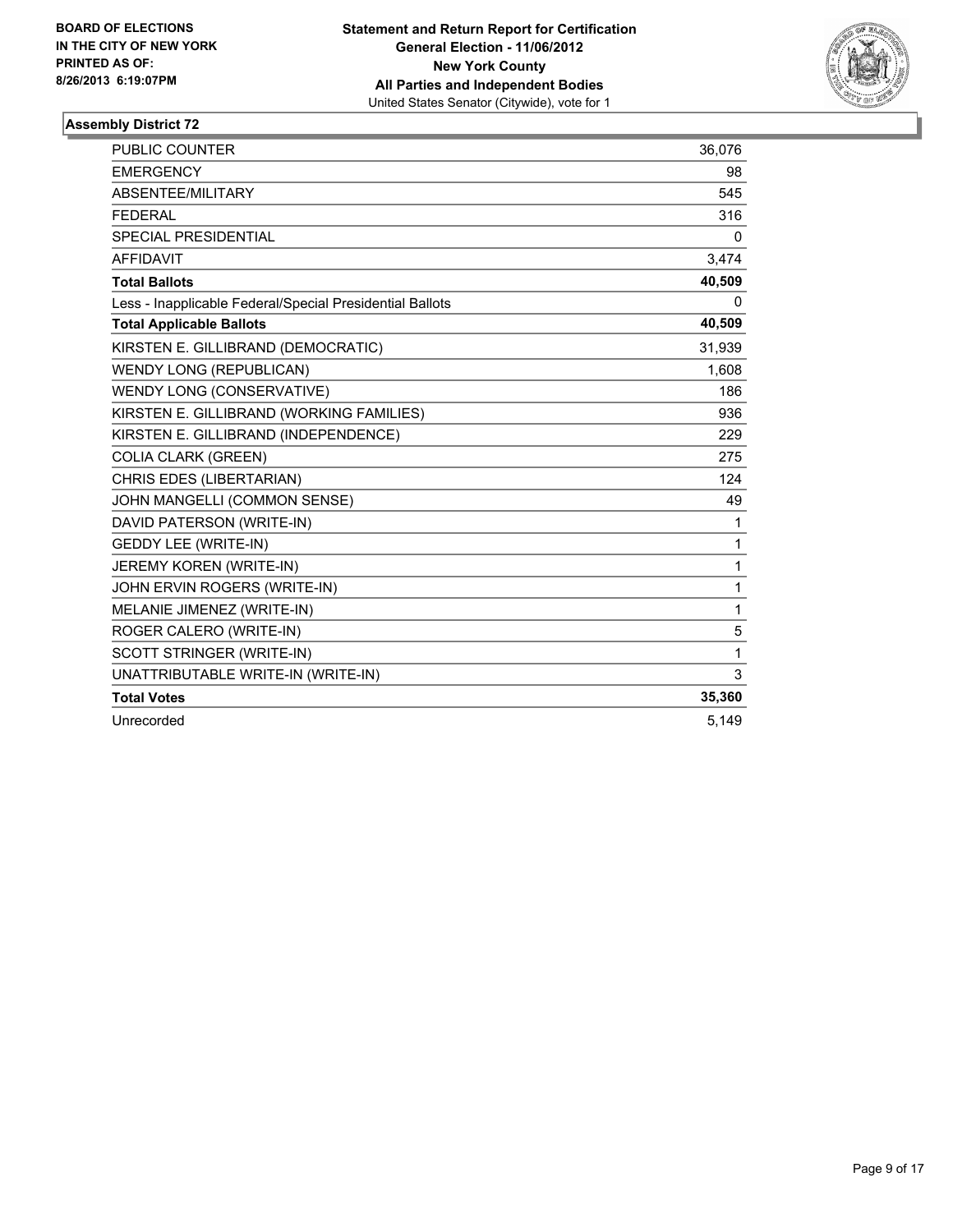

| <b>PUBLIC COUNTER</b>                                    | 47,959         |
|----------------------------------------------------------|----------------|
| <b>EMERGENCY</b>                                         | 62             |
| ABSENTEE/MILITARY                                        | 2,738          |
| <b>FEDERAL</b>                                           | 1,454          |
| <b>SPECIAL PRESIDENTIAL</b>                              | 0              |
| <b>AFFIDAVIT</b>                                         | 3,562          |
| <b>Total Ballots</b>                                     | 55,775         |
| Less - Inapplicable Federal/Special Presidential Ballots | 0              |
| <b>Total Applicable Ballots</b>                          | 55,775         |
| KIRSTEN E. GILLIBRAND (DEMOCRATIC)                       | 38,058         |
| <b>WENDY LONG (REPUBLICAN)</b>                           | 12,833         |
| WENDY LONG (CONSERVATIVE)                                | 549            |
| KIRSTEN E. GILLIBRAND (WORKING FAMILIES)                 | 769            |
| KIRSTEN E. GILLIBRAND (INDEPENDENCE)                     | 688            |
| <b>COLIA CLARK (GREEN)</b>                               | 267            |
| CHRIS EDES (LIBERTARIAN)                                 | 281            |
| JOHN MANGELLI (COMMON SENSE)                             | 48             |
| ALEX STESUZA (WRITE-IN)                                  | 1              |
| AYMAN AL-AWLAKI (WRITE-IN)                               | $\mathbf{1}$   |
| COLIN WALSH (WRITE-IN)                                   | 1              |
| DIANE MENAGH (WRITE-IN)                                  | $\mathbf{1}$   |
| HILLARY CLINTON (WRITE-IN)                               | $\mathbf{1}$   |
| HOWARD SOLTANOFF (WRITE-IN)                              | $\mathbf{1}$   |
| JOHN EDWARDS (WRITE-IN)                                  | $\mathbf{1}$   |
| LOUISE YAMADA (WRITE-IN)                                 | $\mathbf{1}$   |
| UNATTRIBUTABLE WRITE-IN (WRITE-IN)                       | $\overline{2}$ |
| <b>Total Votes</b>                                       | 53,503         |
| Unrecorded                                               | 2,272          |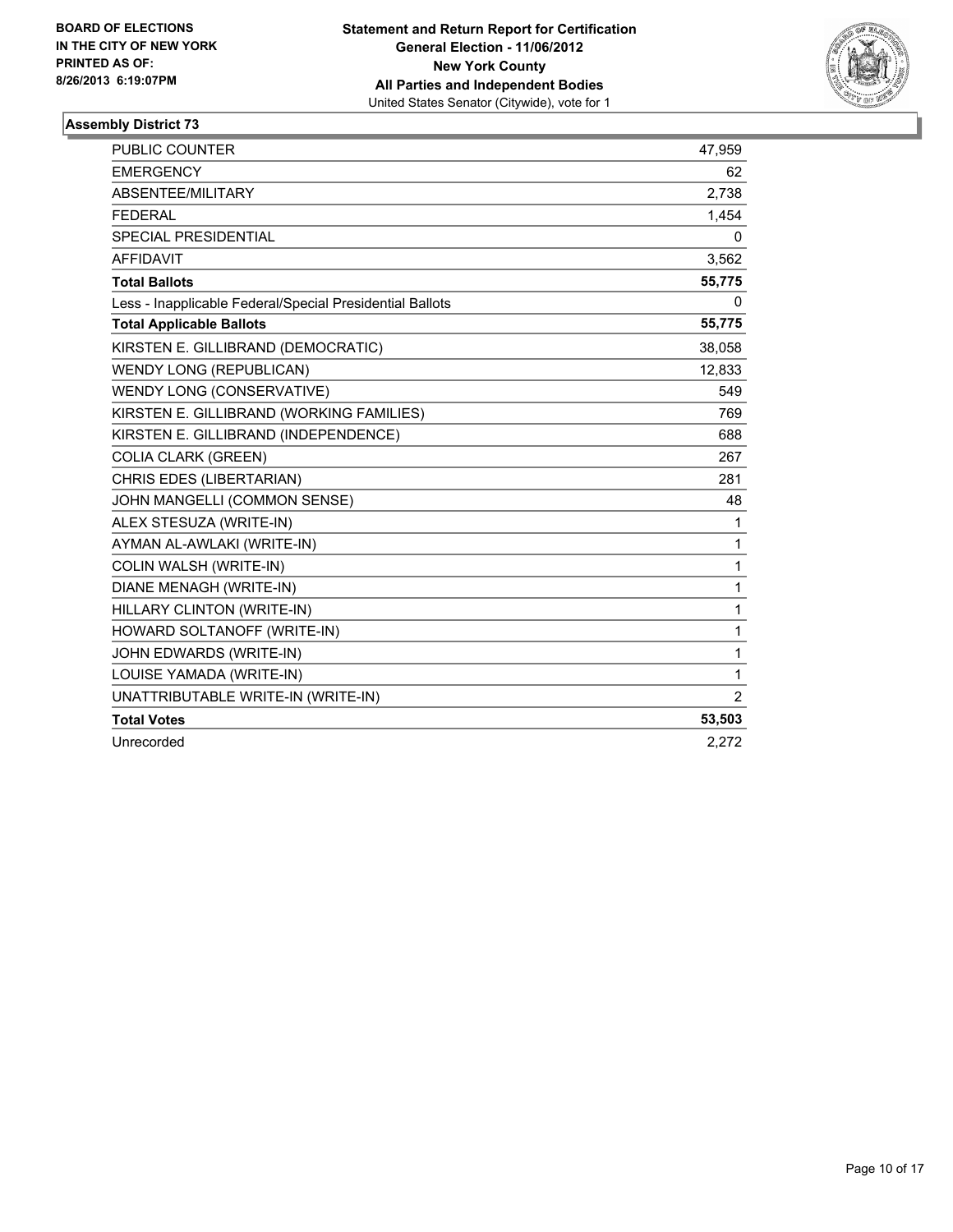

| PUBLIC COUNTER                                           | 40,477                  |
|----------------------------------------------------------|-------------------------|
| <b>EMERGENCY</b>                                         | 1,397                   |
| ABSENTEE/MILITARY                                        | 1,598                   |
| <b>FEDERAL</b>                                           | 844                     |
| <b>SPECIAL PRESIDENTIAL</b>                              | 0                       |
| <b>AFFIDAVIT</b>                                         | 5,095                   |
| <b>Total Ballots</b>                                     | 49,411                  |
| Less - Inapplicable Federal/Special Presidential Ballots | 0                       |
| <b>Total Applicable Ballots</b>                          | 49,411                  |
| KIRSTEN E. GILLIBRAND (DEMOCRATIC)                       | 37,333                  |
| WENDY LONG (REPUBLICAN)                                  | 5,413                   |
| WENDY LONG (CONSERVATIVE)                                | 413                     |
| KIRSTEN E. GILLIBRAND (WORKING FAMILIES)                 | 1,574                   |
| KIRSTEN E. GILLIBRAND (INDEPENDENCE)                     | 548                     |
| <b>COLIA CLARK (GREEN)</b>                               | 451                     |
| CHRIS EDES (LIBERTARIAN)                                 | 282                     |
| JOHN MANGELLI (COMMON SENSE)                             | 92                      |
| BILL PERKINS (WRITE-IN)                                  | 1                       |
| CHRIS CHRISTIE (WRITE-IN)                                | $\mathbf{1}$            |
| <b>GEORGE MARAGOS (WRITE-IN)</b>                         | $\overline{\mathbf{c}}$ |
| HILLARY CLINTON (WRITE-IN)                               | 1                       |
| JOHN EGELAND (WRITE-IN)                                  | $\mathbf{1}$            |
| JOHN GRISWALD (WRITE-IN)                                 | $\mathbf{1}$            |
| JOY JESENKY (WRITE-IN)                                   | $\mathbf{1}$            |
| KIRSTEN GILLIBRAND (WRITE-IN)                            | 1                       |
| MIHAI BUNAI (WRITE-IN)                                   | 1                       |
| ROGER CALERO (WRITE-IN)                                  | 4                       |
| ROGER STERLING (WRITE-IN)                                | $\mathbf{1}$            |
| SARAH COOPER-TOGNUT (WRITE-IN)                           | $\mathbf 1$             |
| THOMAS EDISON (WRITE-IN)                                 | 1                       |
| UNATTRIBUTABLE WRITE-IN (WRITE-IN)                       | 8                       |
| <b>Total Votes</b>                                       | 46,131                  |
| Unrecorded                                               | 3,280                   |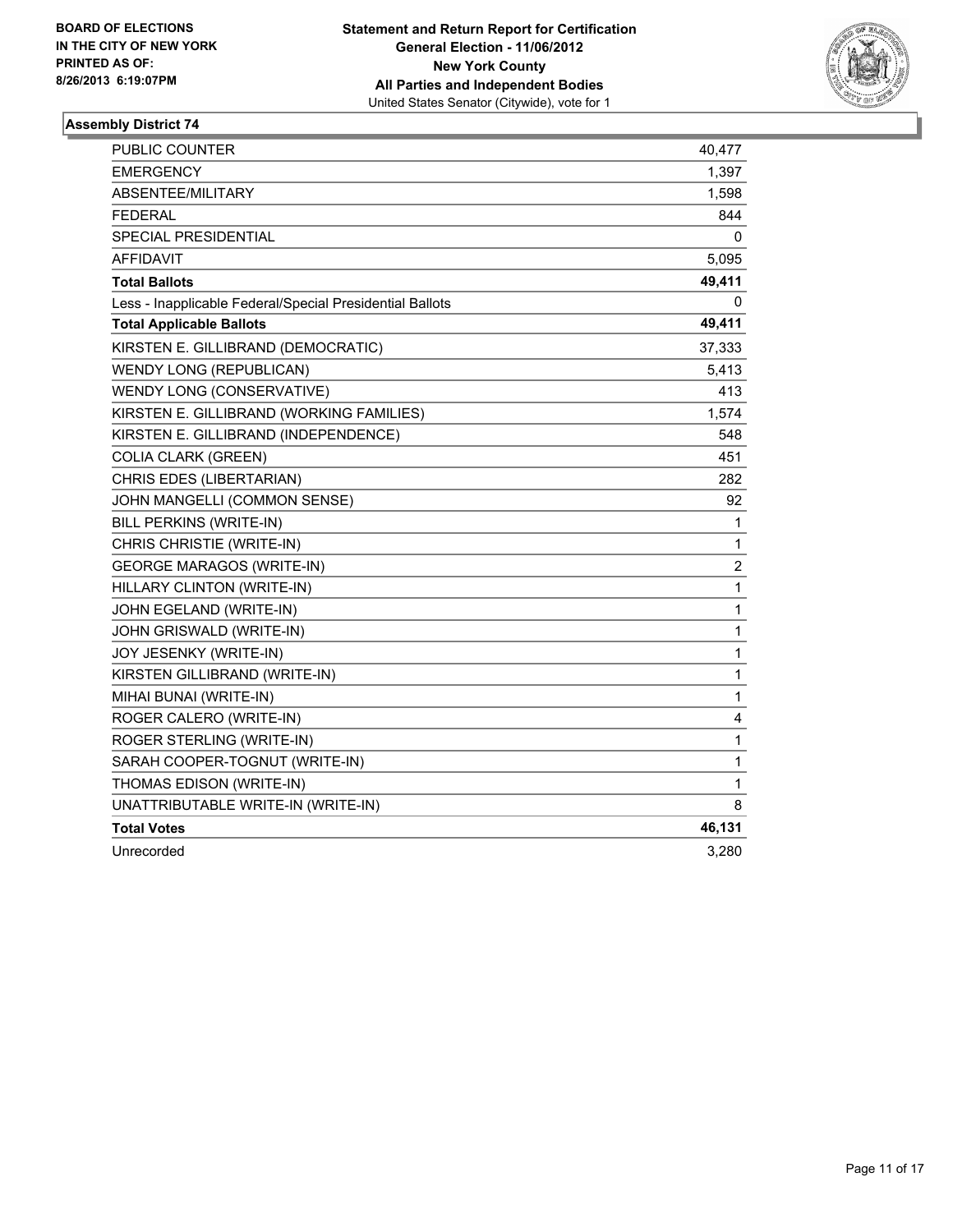

| PUBLIC COUNTER                                           | 45,646 |
|----------------------------------------------------------|--------|
| <b>EMERGENCY</b>                                         | 4      |
| ABSENTEE/MILITARY                                        | 2,217  |
| <b>FEDERAL</b>                                           | 1,188  |
| <b>SPECIAL PRESIDENTIAL</b>                              | 0      |
| AFFIDAVIT                                                | 4,215  |
| <b>Total Ballots</b>                                     | 53,270 |
| Less - Inapplicable Federal/Special Presidential Ballots | 0      |
| <b>Total Applicable Ballots</b>                          | 53,270 |
| KIRSTEN E. GILLIBRAND (DEMOCRATIC)                       | 40,728 |
| WENDY LONG (REPUBLICAN)                                  | 6,330  |
| WENDY LONG (CONSERVATIVE)                                | 408    |
| KIRSTEN E. GILLIBRAND (WORKING FAMILIES)                 | 1,680  |
| KIRSTEN E. GILLIBRAND (INDEPENDENCE)                     | 562    |
| <b>COLIA CLARK (GREEN)</b>                               | 456    |
| CHRIS EDES (LIBERTARIAN)                                 | 301    |
| JOHN MANGELLI (COMMON SENSE)                             | 74     |
| ALEX KAMAL (WRITE-IN)                                    | 1      |
| ALEXANDER KAPLAN (WRITE-IN)                              | 1      |
| ALEXANDRO PROMERANTZ (WRITE-IN)                          | 1      |
| ANTHONY WEINER (WRITE-IN)                                | 1      |
| BRENT HERBERT (WRITE-IN)                                 | 1      |
| CHARLES ZLATKIN (WRITE-IN)                               | 1      |
| DAVID PATERSON (WRITE-IN)                                | 1      |
| JOE SHOWALTER (WRITE-IN)                                 | 1      |
| JOEL MAELMAN (WRITE-IN)                                  | 1      |
| JOHN LENNON (WRITE-IN)                                   | 1      |
| JOHN SWEENEY (WRITE-IN)                                  | 1      |
| KARA M. DEMPSEY (WRITE-IN)                               | 1      |
| LUCY MARTINEZ (WRITE-IN)                                 | 1      |
| MARK T. PETFALSKI (WRITE-IN)                             | 1      |
| MIKE JACOBS (WRITE-IN)                                   | 1      |
| ROGER CALERO (WRITE-IN)                                  | 1      |
| ROGER STERLING (WRITE-IN)                                | 1      |
| UNATTRIBUTABLE WRITE-IN (WRITE-IN)                       | 7      |
| WALLACE DANIEL PALLATINO (WRITE-IN)                      | 1      |
| <b>Total Votes</b>                                       | 50,564 |
| Unrecorded                                               | 2,706  |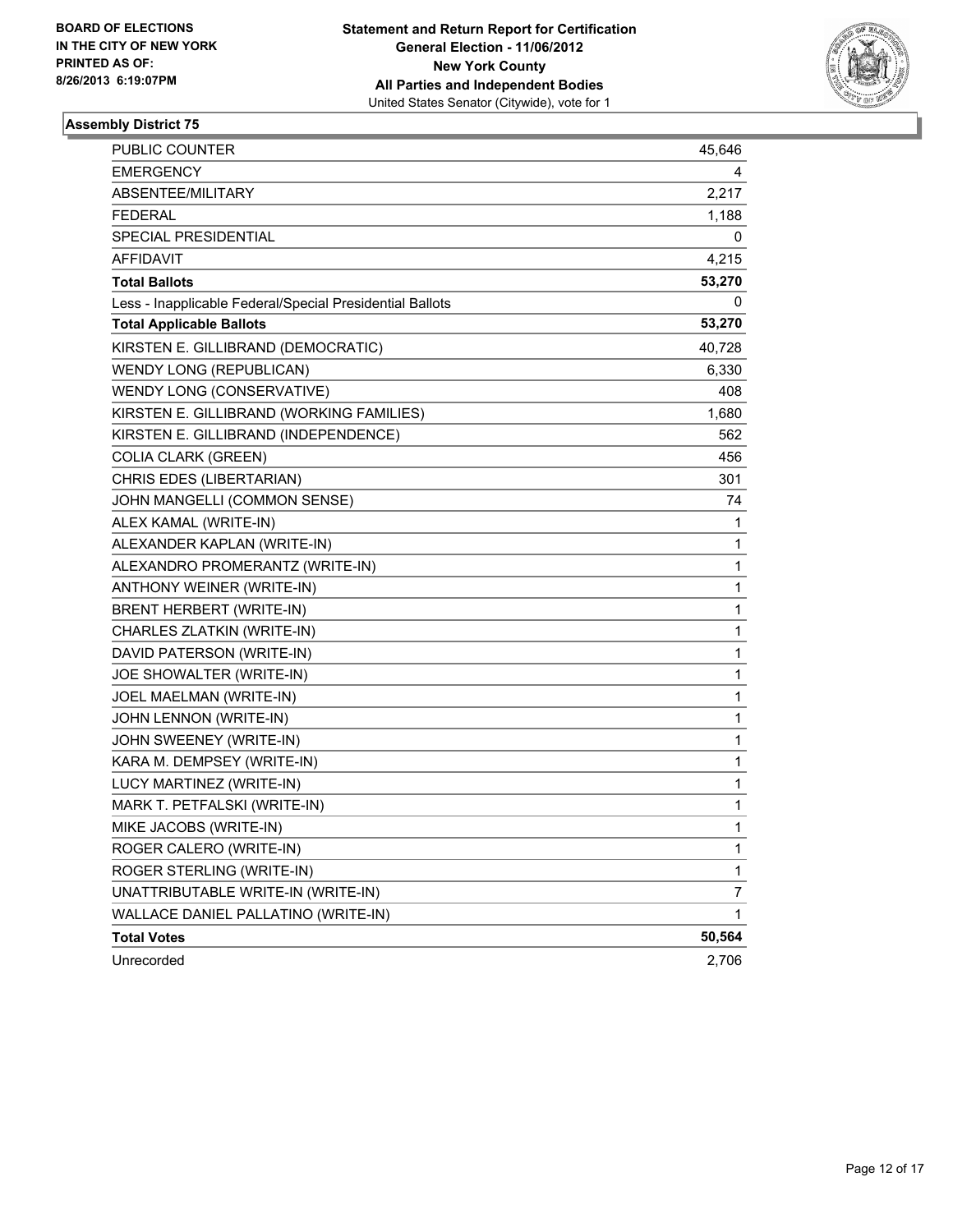

| <b>PUBLIC COUNTER</b>                                    | 45,412 |
|----------------------------------------------------------|--------|
| <b>EMERGENCY</b>                                         | 155    |
| ABSENTEE/MILITARY                                        | 2,064  |
| <b>FEDERAL</b>                                           | 1,197  |
| <b>SPECIAL PRESIDENTIAL</b>                              | 0      |
| <b>AFFIDAVIT</b>                                         | 4,209  |
| <b>Total Ballots</b>                                     | 53,037 |
| Less - Inapplicable Federal/Special Presidential Ballots | 0      |
| <b>Total Applicable Ballots</b>                          | 53,037 |
| KIRSTEN E. GILLIBRAND (DEMOCRATIC)                       | 37,964 |
| <b>WENDY LONG (REPUBLICAN)</b>                           | 9,953  |
| WENDY LONG (CONSERVATIVE)                                | 539    |
| KIRSTEN E. GILLIBRAND (WORKING FAMILIES)                 | 975    |
| KIRSTEN E. GILLIBRAND (INDEPENDENCE)                     | 721    |
| <b>COLIA CLARK (GREEN)</b>                               | 322    |
| CHRIS EDES (LIBERTARIAN)                                 | 271    |
| JOHN MANGELLI (COMMON SENSE)                             | 70     |
| CHANCE WORDER (WRITE-IN)                                 | 2      |
| DAVID DUCILLE (WRITE-IN)                                 | 1      |
| HOWARD KRULEWITZ (WRITE-IN)                              | 1      |
| KEVIN ISUKIL (WRITE-IN)                                  | 1      |
| RALPH NADER (WRITE-IN)                                   | 1      |
| RUDOLPH GIULIANI (WRITE-IN)                              | 1      |
| UNATTRIBUTABLE WRITE-IN (WRITE-IN)                       | 10     |
| <b>Total Votes</b>                                       | 50,832 |
| Unrecorded                                               | 2.205  |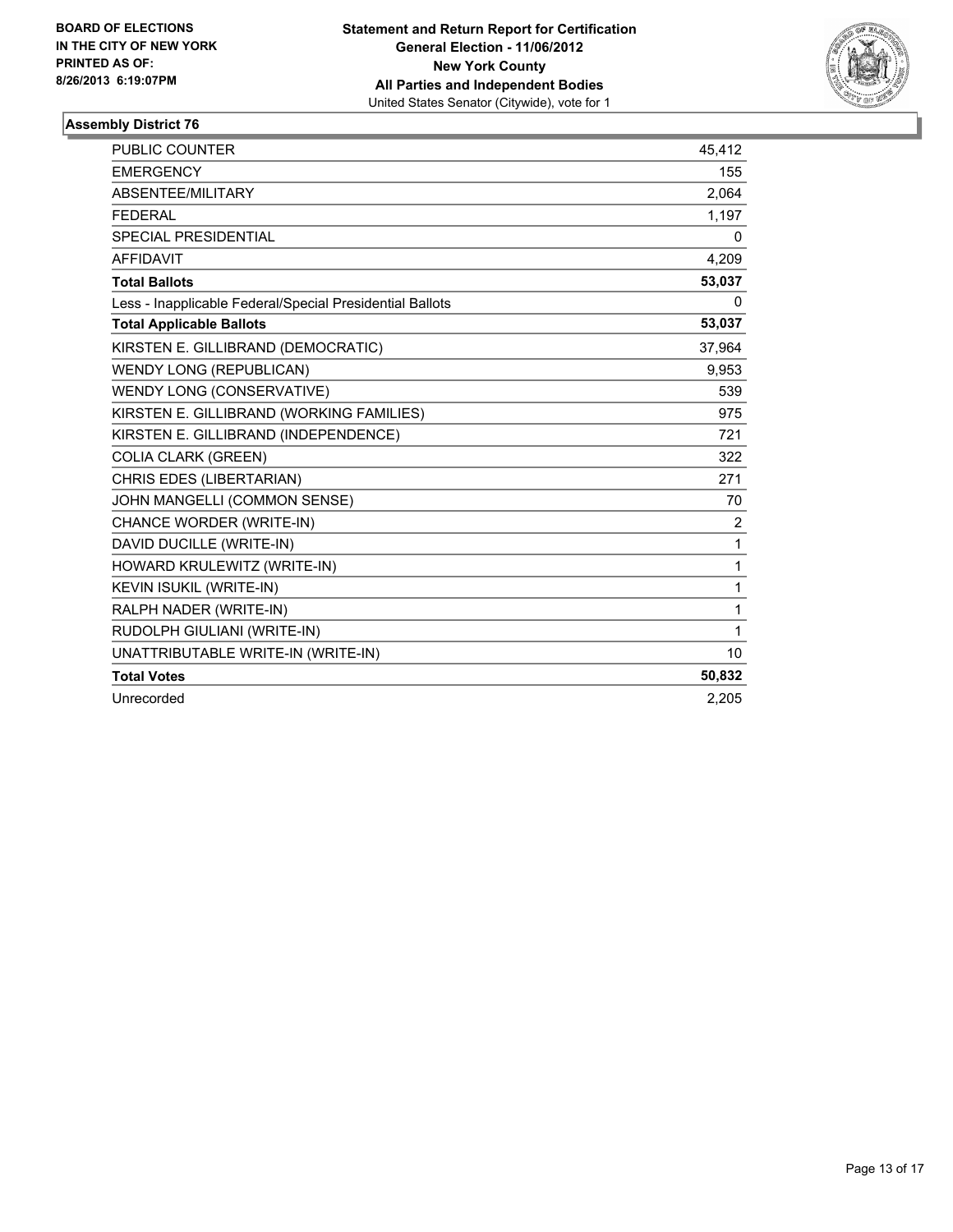

### **Total for United States Senator (Citywide) - New York County**

| PUBLIC COUNTER                                           | 515,831 |
|----------------------------------------------------------|---------|
| <b>EMERGENCY</b>                                         | 4,275   |
| ABSENTEE/MILITARY                                        | 20,326  |
| <b>FEDERAL</b>                                           | 10,648  |
| SPECIAL PRESIDENTIAL                                     | 0       |
| AFFIDAVIT                                                | 52,867  |
| <b>Total Ballots</b>                                     | 603,947 |
| Less - Inapplicable Federal/Special Presidential Ballots | 0       |
| <b>Total Applicable Ballots</b>                          | 603,947 |
| KIRSTEN E. GILLIBRAND (DEMOCRATIC)                       | 465,879 |
| <b>WENDY LONG (REPUBLICAN)</b>                           | 61,754  |
| WENDY LONG (CONSERVATIVE)                                | 3,956   |
| KIRSTEN E. GILLIBRAND (WORKING FAMILIES)                 | 16,327  |
| KIRSTEN E. GILLIBRAND (INDEPENDENCE)                     | 5,532   |
| <b>COLIA CLARK (GREEN)</b>                               | 4,540   |
| CHRIS EDES (LIBERTARIAN)                                 | 2,791   |
| JOHN MANGELLI (COMMON SENSE)                             | 688     |
| ADAM WILLIAM MALITZ (WRITE-IN)                           | 1       |
| ADRIENNE DE LA FUENTE (WRITE-IN)                         | 1       |
| AIJEN POO (WRITE-IN)                                     | 1       |
| ALEX KAMAL (WRITE-IN)                                    | 1       |
| ALEX STESUZA (WRITE-IN)                                  | 1       |
| ALEXANDER KAPLAN (WRITE-IN)                              | 1       |
| ALEXANDRO PROMERANTZ (WRITE-IN)                          | 1       |
| ALYSSA RENKEY (WRITE-IN)                                 | 1       |
| ANTHONY HILL (WRITE-IN)                                  | 1       |
| ANTHONY WEINER (WRITE-IN)                                | 1       |
| AYMAN AL-AWLAKI (WRITE-IN)                               | 1       |
| <b>BARACK OBAMA (WRITE-IN)</b>                           | 1       |
| BILL PERKINS (WRITE-IN)                                  | 1       |
| <b>BOB TURNER (WRITE-IN)</b>                             | 1       |
| <b>BRADLEY TUSK (WRITE-IN)</b>                           | 2       |
| BRENT HERBERT (WRITE-IN)                                 | 1       |
| CAROLYN B. MALONEY (WRITE-IN)                            | 1       |
| CAROLYN KEREND (WRITE-IN)                                | 1       |
| CHANCE WORDER (WRITE-IN)                                 | 2       |
| CHARLES SCHUMER (WRITE-IN)                               | 1       |
| CHARLES ZLATKIN (WRITE-IN)                               | 1       |
| CHRIS CHRISTIE (WRITE-IN)                                | 1       |
| CLIFFORD MINOFF (WRITE-IN)                               | 1       |
| COLIN WALSH (WRITE-IN)                                   | 1       |
| COLLETTE CARTER (WRITE-IN)                               | 1       |
| CRISPIN MEJIA (WRITE-IN)                                 | 1       |
| DAN SENER (WRITE-IN)                                     | 1       |
| DANIEL CHU (WRITE-IN)                                    | 1       |
| DAVID DUCILLE (WRITE-IN)                                 | 1       |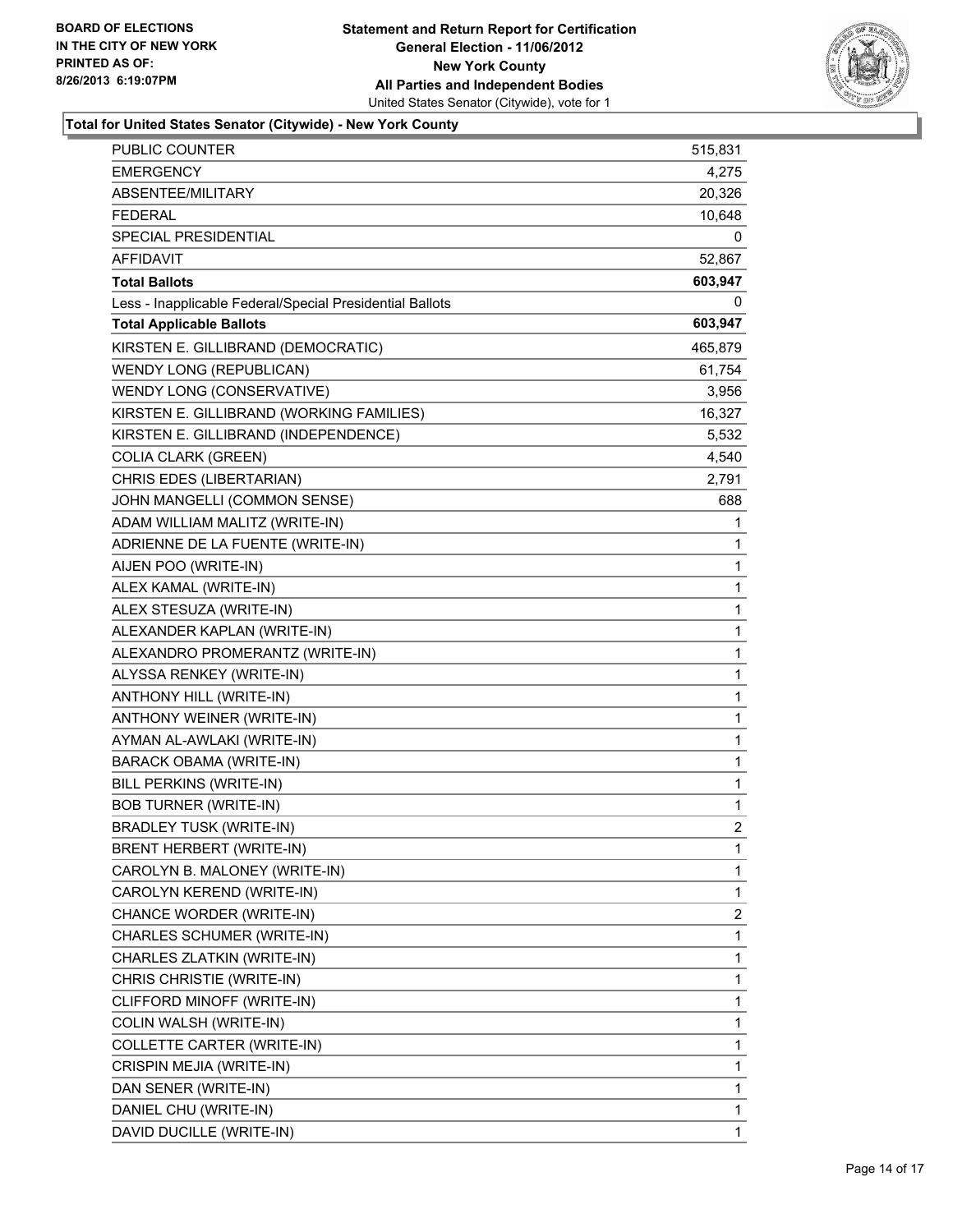

#### **Total for United States Senator (Citywide) - New York County**

| DAVID PATERSON (WRITE-IN)<br>$\mathbf{2}$<br>DEBORAH HUBERMAN (WRITE-IN)<br>1<br>DENISE JOHN (WRITE-IN)<br>1<br>DIANE MENAGH (WRITE-IN)<br>1<br>DON HOLLERAN (WRITE-IN)<br>2<br>DUNTE ALIGHIERI (WRITE-IN)<br>1<br>ED KOCH (WRITE-IN)<br>1<br>ED STOLBOF (WRITE-IN)<br>1<br>EDWARD WIPPER (WRITE-IN)<br>1<br>ELISE DZIALO (WRITE-IN)<br>1<br>ELIZABETH BERLINGER (WRITE-IN)<br>1<br>EMMA GOLDMAN (WRITE-IN)<br>1<br>FRANK COLEN (WRITE-IN)<br>1<br>GARO NEALOOSEY (WRITE-IN)<br>1<br><b>GEDDY LEE (WRITE-IN)</b><br>1<br><b>GEORGE MARAGOS (WRITE-IN)</b><br>2<br><b>GEORGE PATAKI (WRITE-IN)</b><br>1<br><b>GRACE MEAY (WRITE-IN)</b><br>$\mathbf{2}$<br>HILLARY CLINTON (WRITE-IN)<br>3<br>HOWARD KRULEWITZ (WRITE-IN)<br>1<br>HOWARD SOLTANOFF (WRITE-IN)<br>1<br>JACK DUCH (WRITE-IN)<br>1<br>JAMES PARSONS (WRITE-IN)<br>1<br>JEREMY KOREN (WRITE-IN)<br>1<br>JOE SHOWALTER (WRITE-IN)<br>1<br>JOEL MAELMAN (WRITE-IN)<br>1<br>JOHN EDWARDS (WRITE-IN)<br>1<br>JOHN EGELAND (WRITE-IN)<br>1<br>JOHN ERVIN ROGERS (WRITE-IN)<br>1<br>JOHN GRISWALD (WRITE-IN)<br>1<br>JOHN LENNON (WRITE-IN)<br>2<br>JOHN MORENO (WRITE-IN)<br>1<br>$\mathbf{1}$<br>JOHN SWEENEY (WRITE-IN)<br>1<br>JOHN WAYNE (WRITE-IN)<br>JOSEPH SASSON (WRITE-IN)<br>1<br>1<br>JOY JESENKY (WRITE-IN)<br>$\mathbf{1}$<br>KARA M. DEMPSEY (WRITE-IN)<br>KEVIN ISUKIL (WRITE-IN)<br>1<br>KIRSTEN GILLIBRAND (WRITE-IN)<br>3<br>LEE BROWN (WRITE-IN)<br>1<br>LEONORA MORAN (WRITE-IN)<br>1<br>LORENZO ACEVEDO (WRITE-IN)<br>1<br>$\mathbf{1}$<br>LOUISE YAMADA (WRITE-IN)<br>LUCY MARTINEZ (WRITE-IN)<br>1<br>MARC FIRSTENBERG (WRITE-IN)<br>$\mathbf{1}$ | DAVID GARLAND (WRITE-IN) | $\mathbf 1$ |
|--------------------------------------------------------------------------------------------------------------------------------------------------------------------------------------------------------------------------------------------------------------------------------------------------------------------------------------------------------------------------------------------------------------------------------------------------------------------------------------------------------------------------------------------------------------------------------------------------------------------------------------------------------------------------------------------------------------------------------------------------------------------------------------------------------------------------------------------------------------------------------------------------------------------------------------------------------------------------------------------------------------------------------------------------------------------------------------------------------------------------------------------------------------------------------------------------------------------------------------------------------------------------------------------------------------------------------------------------------------------------------------------------------------------------------------------------------------------------------------------------------------------------------------------------------------------------------------------------------------------------------|--------------------------|-------------|
|                                                                                                                                                                                                                                                                                                                                                                                                                                                                                                                                                                                                                                                                                                                                                                                                                                                                                                                                                                                                                                                                                                                                                                                                                                                                                                                                                                                                                                                                                                                                                                                                                                |                          |             |
|                                                                                                                                                                                                                                                                                                                                                                                                                                                                                                                                                                                                                                                                                                                                                                                                                                                                                                                                                                                                                                                                                                                                                                                                                                                                                                                                                                                                                                                                                                                                                                                                                                |                          |             |
|                                                                                                                                                                                                                                                                                                                                                                                                                                                                                                                                                                                                                                                                                                                                                                                                                                                                                                                                                                                                                                                                                                                                                                                                                                                                                                                                                                                                                                                                                                                                                                                                                                |                          |             |
|                                                                                                                                                                                                                                                                                                                                                                                                                                                                                                                                                                                                                                                                                                                                                                                                                                                                                                                                                                                                                                                                                                                                                                                                                                                                                                                                                                                                                                                                                                                                                                                                                                |                          |             |
|                                                                                                                                                                                                                                                                                                                                                                                                                                                                                                                                                                                                                                                                                                                                                                                                                                                                                                                                                                                                                                                                                                                                                                                                                                                                                                                                                                                                                                                                                                                                                                                                                                |                          |             |
|                                                                                                                                                                                                                                                                                                                                                                                                                                                                                                                                                                                                                                                                                                                                                                                                                                                                                                                                                                                                                                                                                                                                                                                                                                                                                                                                                                                                                                                                                                                                                                                                                                |                          |             |
|                                                                                                                                                                                                                                                                                                                                                                                                                                                                                                                                                                                                                                                                                                                                                                                                                                                                                                                                                                                                                                                                                                                                                                                                                                                                                                                                                                                                                                                                                                                                                                                                                                |                          |             |
|                                                                                                                                                                                                                                                                                                                                                                                                                                                                                                                                                                                                                                                                                                                                                                                                                                                                                                                                                                                                                                                                                                                                                                                                                                                                                                                                                                                                                                                                                                                                                                                                                                |                          |             |
|                                                                                                                                                                                                                                                                                                                                                                                                                                                                                                                                                                                                                                                                                                                                                                                                                                                                                                                                                                                                                                                                                                                                                                                                                                                                                                                                                                                                                                                                                                                                                                                                                                |                          |             |
|                                                                                                                                                                                                                                                                                                                                                                                                                                                                                                                                                                                                                                                                                                                                                                                                                                                                                                                                                                                                                                                                                                                                                                                                                                                                                                                                                                                                                                                                                                                                                                                                                                |                          |             |
|                                                                                                                                                                                                                                                                                                                                                                                                                                                                                                                                                                                                                                                                                                                                                                                                                                                                                                                                                                                                                                                                                                                                                                                                                                                                                                                                                                                                                                                                                                                                                                                                                                |                          |             |
|                                                                                                                                                                                                                                                                                                                                                                                                                                                                                                                                                                                                                                                                                                                                                                                                                                                                                                                                                                                                                                                                                                                                                                                                                                                                                                                                                                                                                                                                                                                                                                                                                                |                          |             |
|                                                                                                                                                                                                                                                                                                                                                                                                                                                                                                                                                                                                                                                                                                                                                                                                                                                                                                                                                                                                                                                                                                                                                                                                                                                                                                                                                                                                                                                                                                                                                                                                                                |                          |             |
|                                                                                                                                                                                                                                                                                                                                                                                                                                                                                                                                                                                                                                                                                                                                                                                                                                                                                                                                                                                                                                                                                                                                                                                                                                                                                                                                                                                                                                                                                                                                                                                                                                |                          |             |
|                                                                                                                                                                                                                                                                                                                                                                                                                                                                                                                                                                                                                                                                                                                                                                                                                                                                                                                                                                                                                                                                                                                                                                                                                                                                                                                                                                                                                                                                                                                                                                                                                                |                          |             |
|                                                                                                                                                                                                                                                                                                                                                                                                                                                                                                                                                                                                                                                                                                                                                                                                                                                                                                                                                                                                                                                                                                                                                                                                                                                                                                                                                                                                                                                                                                                                                                                                                                |                          |             |
|                                                                                                                                                                                                                                                                                                                                                                                                                                                                                                                                                                                                                                                                                                                                                                                                                                                                                                                                                                                                                                                                                                                                                                                                                                                                                                                                                                                                                                                                                                                                                                                                                                |                          |             |
|                                                                                                                                                                                                                                                                                                                                                                                                                                                                                                                                                                                                                                                                                                                                                                                                                                                                                                                                                                                                                                                                                                                                                                                                                                                                                                                                                                                                                                                                                                                                                                                                                                |                          |             |
|                                                                                                                                                                                                                                                                                                                                                                                                                                                                                                                                                                                                                                                                                                                                                                                                                                                                                                                                                                                                                                                                                                                                                                                                                                                                                                                                                                                                                                                                                                                                                                                                                                |                          |             |
|                                                                                                                                                                                                                                                                                                                                                                                                                                                                                                                                                                                                                                                                                                                                                                                                                                                                                                                                                                                                                                                                                                                                                                                                                                                                                                                                                                                                                                                                                                                                                                                                                                |                          |             |
|                                                                                                                                                                                                                                                                                                                                                                                                                                                                                                                                                                                                                                                                                                                                                                                                                                                                                                                                                                                                                                                                                                                                                                                                                                                                                                                                                                                                                                                                                                                                                                                                                                |                          |             |
|                                                                                                                                                                                                                                                                                                                                                                                                                                                                                                                                                                                                                                                                                                                                                                                                                                                                                                                                                                                                                                                                                                                                                                                                                                                                                                                                                                                                                                                                                                                                                                                                                                |                          |             |
|                                                                                                                                                                                                                                                                                                                                                                                                                                                                                                                                                                                                                                                                                                                                                                                                                                                                                                                                                                                                                                                                                                                                                                                                                                                                                                                                                                                                                                                                                                                                                                                                                                |                          |             |
|                                                                                                                                                                                                                                                                                                                                                                                                                                                                                                                                                                                                                                                                                                                                                                                                                                                                                                                                                                                                                                                                                                                                                                                                                                                                                                                                                                                                                                                                                                                                                                                                                                |                          |             |
|                                                                                                                                                                                                                                                                                                                                                                                                                                                                                                                                                                                                                                                                                                                                                                                                                                                                                                                                                                                                                                                                                                                                                                                                                                                                                                                                                                                                                                                                                                                                                                                                                                |                          |             |
|                                                                                                                                                                                                                                                                                                                                                                                                                                                                                                                                                                                                                                                                                                                                                                                                                                                                                                                                                                                                                                                                                                                                                                                                                                                                                                                                                                                                                                                                                                                                                                                                                                |                          |             |
|                                                                                                                                                                                                                                                                                                                                                                                                                                                                                                                                                                                                                                                                                                                                                                                                                                                                                                                                                                                                                                                                                                                                                                                                                                                                                                                                                                                                                                                                                                                                                                                                                                |                          |             |
|                                                                                                                                                                                                                                                                                                                                                                                                                                                                                                                                                                                                                                                                                                                                                                                                                                                                                                                                                                                                                                                                                                                                                                                                                                                                                                                                                                                                                                                                                                                                                                                                                                |                          |             |
|                                                                                                                                                                                                                                                                                                                                                                                                                                                                                                                                                                                                                                                                                                                                                                                                                                                                                                                                                                                                                                                                                                                                                                                                                                                                                                                                                                                                                                                                                                                                                                                                                                |                          |             |
|                                                                                                                                                                                                                                                                                                                                                                                                                                                                                                                                                                                                                                                                                                                                                                                                                                                                                                                                                                                                                                                                                                                                                                                                                                                                                                                                                                                                                                                                                                                                                                                                                                |                          |             |
|                                                                                                                                                                                                                                                                                                                                                                                                                                                                                                                                                                                                                                                                                                                                                                                                                                                                                                                                                                                                                                                                                                                                                                                                                                                                                                                                                                                                                                                                                                                                                                                                                                |                          |             |
|                                                                                                                                                                                                                                                                                                                                                                                                                                                                                                                                                                                                                                                                                                                                                                                                                                                                                                                                                                                                                                                                                                                                                                                                                                                                                                                                                                                                                                                                                                                                                                                                                                |                          |             |
|                                                                                                                                                                                                                                                                                                                                                                                                                                                                                                                                                                                                                                                                                                                                                                                                                                                                                                                                                                                                                                                                                                                                                                                                                                                                                                                                                                                                                                                                                                                                                                                                                                |                          |             |
|                                                                                                                                                                                                                                                                                                                                                                                                                                                                                                                                                                                                                                                                                                                                                                                                                                                                                                                                                                                                                                                                                                                                                                                                                                                                                                                                                                                                                                                                                                                                                                                                                                |                          |             |
|                                                                                                                                                                                                                                                                                                                                                                                                                                                                                                                                                                                                                                                                                                                                                                                                                                                                                                                                                                                                                                                                                                                                                                                                                                                                                                                                                                                                                                                                                                                                                                                                                                |                          |             |
|                                                                                                                                                                                                                                                                                                                                                                                                                                                                                                                                                                                                                                                                                                                                                                                                                                                                                                                                                                                                                                                                                                                                                                                                                                                                                                                                                                                                                                                                                                                                                                                                                                |                          |             |
|                                                                                                                                                                                                                                                                                                                                                                                                                                                                                                                                                                                                                                                                                                                                                                                                                                                                                                                                                                                                                                                                                                                                                                                                                                                                                                                                                                                                                                                                                                                                                                                                                                |                          |             |
|                                                                                                                                                                                                                                                                                                                                                                                                                                                                                                                                                                                                                                                                                                                                                                                                                                                                                                                                                                                                                                                                                                                                                                                                                                                                                                                                                                                                                                                                                                                                                                                                                                |                          |             |
|                                                                                                                                                                                                                                                                                                                                                                                                                                                                                                                                                                                                                                                                                                                                                                                                                                                                                                                                                                                                                                                                                                                                                                                                                                                                                                                                                                                                                                                                                                                                                                                                                                |                          |             |
|                                                                                                                                                                                                                                                                                                                                                                                                                                                                                                                                                                                                                                                                                                                                                                                                                                                                                                                                                                                                                                                                                                                                                                                                                                                                                                                                                                                                                                                                                                                                                                                                                                |                          |             |
|                                                                                                                                                                                                                                                                                                                                                                                                                                                                                                                                                                                                                                                                                                                                                                                                                                                                                                                                                                                                                                                                                                                                                                                                                                                                                                                                                                                                                                                                                                                                                                                                                                |                          |             |
|                                                                                                                                                                                                                                                                                                                                                                                                                                                                                                                                                                                                                                                                                                                                                                                                                                                                                                                                                                                                                                                                                                                                                                                                                                                                                                                                                                                                                                                                                                                                                                                                                                |                          |             |
|                                                                                                                                                                                                                                                                                                                                                                                                                                                                                                                                                                                                                                                                                                                                                                                                                                                                                                                                                                                                                                                                                                                                                                                                                                                                                                                                                                                                                                                                                                                                                                                                                                |                          |             |
|                                                                                                                                                                                                                                                                                                                                                                                                                                                                                                                                                                                                                                                                                                                                                                                                                                                                                                                                                                                                                                                                                                                                                                                                                                                                                                                                                                                                                                                                                                                                                                                                                                |                          |             |
|                                                                                                                                                                                                                                                                                                                                                                                                                                                                                                                                                                                                                                                                                                                                                                                                                                                                                                                                                                                                                                                                                                                                                                                                                                                                                                                                                                                                                                                                                                                                                                                                                                |                          |             |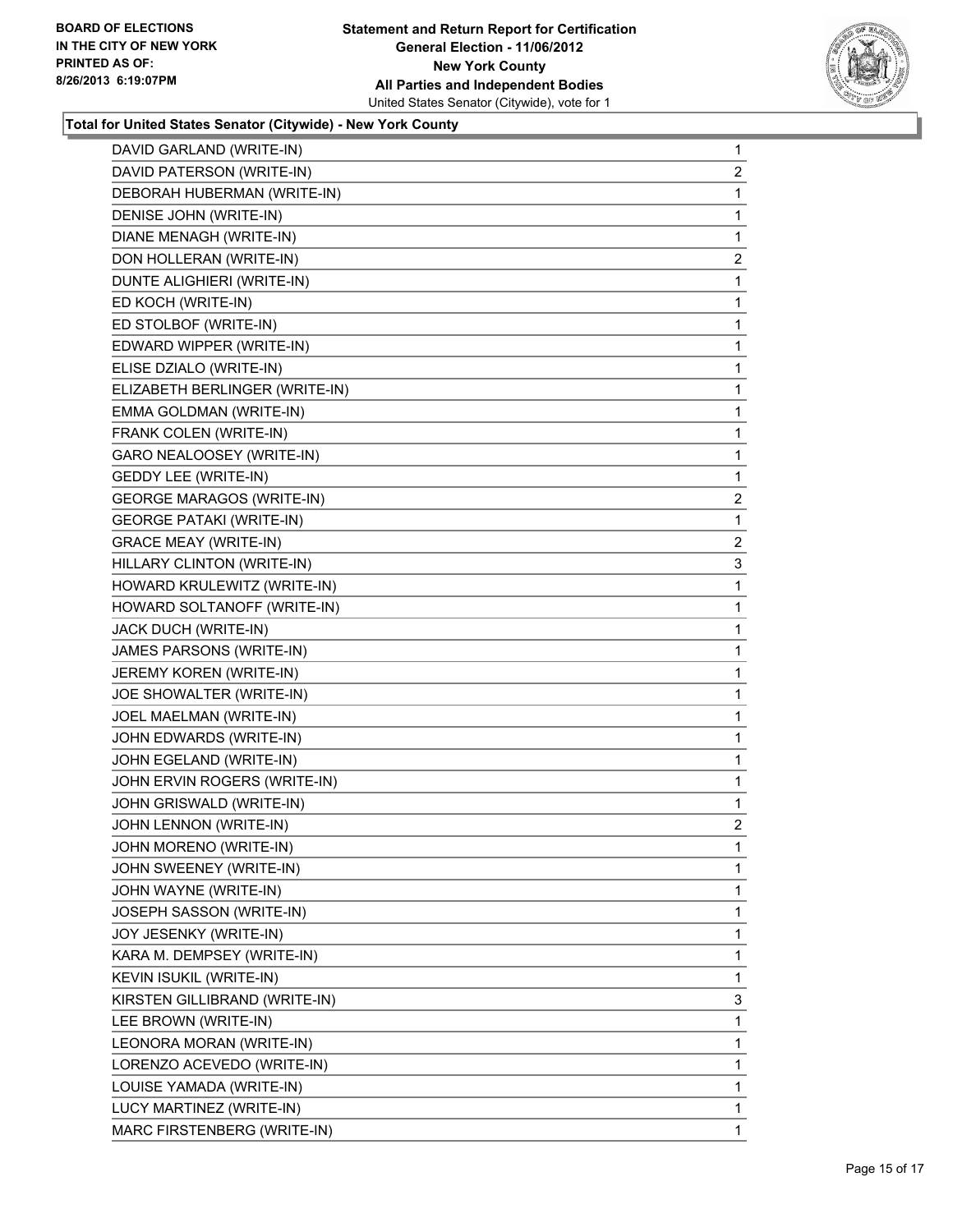

#### **Total for United States Senator (Citywide) - New York County**

| MARISA COZZOLINO (WRITE-IN)         | 1       |
|-------------------------------------|---------|
| MARK GOLDSTEIN (WRITE-IN)           | 1       |
| MARK T. PETFALSKI (WRITE-IN)        | 1       |
| MATTHEW DOMINGUEZ (WRITE-IN)        | 1       |
| MAURICIO GONZALEZ (WRITE-IN)        | 1       |
| MELANIE JIMENEZ (WRITE-IN)          | 1       |
| MENACHEM SCHNERESON (WRITE-IN)      | 1       |
| MICHAEL ANDREWS (WRITE-IN)          | 1       |
| MICHAEL BLOOMBERG (WRITE-IN)        | 1       |
| MICHAEL CHON (WRITE-IN)             | 1       |
| MIHAI BUNAI (WRITE-IN)              | 1       |
| MIKE JACOBS (WRITE-IN)              | 1       |
| MONICA L. ATUSO (WRITE-IN)          | 1       |
| NEIL DEGRASSE TYSON (WRITE-IN)      | 1       |
| NEIL TYSON (WRITE-IN)               | 1       |
| NORMAN SIEGEL (WRITE-IN)            | 1       |
| OYSTER ROSENBERG (WRITE-IN)         | 1       |
| RACHEL KUGEL (WRITE-IN)             | 1       |
| RALPH NADER (WRITE-IN)              | 1       |
| ROBERT GORDON (WRITE-IN)            | 1       |
| ROBERT SCHWARTZ (WRITE-IN)          | 1       |
| ROGER CALERO (WRITE-IN)             | 14      |
| ROGER STERLING (WRITE-IN)           | 2       |
| RUDOLPH GIULIANI (WRITE-IN)         | 1       |
| RYAN BERMINGHAM (WRITE-IN)          | 1       |
| SARAH COOPER-TOGNUT (WRITE-IN)      | 1       |
| SCOTT NOREN (WRITE-IN)              | 3       |
| SCOTT SINGER (WRITE-IN)             | 1       |
| SCOTT STRINGER (WRITE-IN)           | 1       |
| SHANE SHEEHY (WRITE-IN)             | 1       |
| STEVE CARELL (WRITE-IN)             | 1       |
| THOMAS EDISON (WRITE-IN)            | 1       |
| TWANA ADAMS (WRITE-IN)              | 1       |
| UNATTRIBUTABLE WRITE-IN (WRITE-IN)  | 85      |
| VINCENT BALASCIO (WRITE-IN)         | 1       |
| WALLACE DANIEL PALLATINO (WRITE-IN) | 1       |
| <b>Total Votes</b>                  | 561,689 |
| Unrecorded                          | 42,258  |